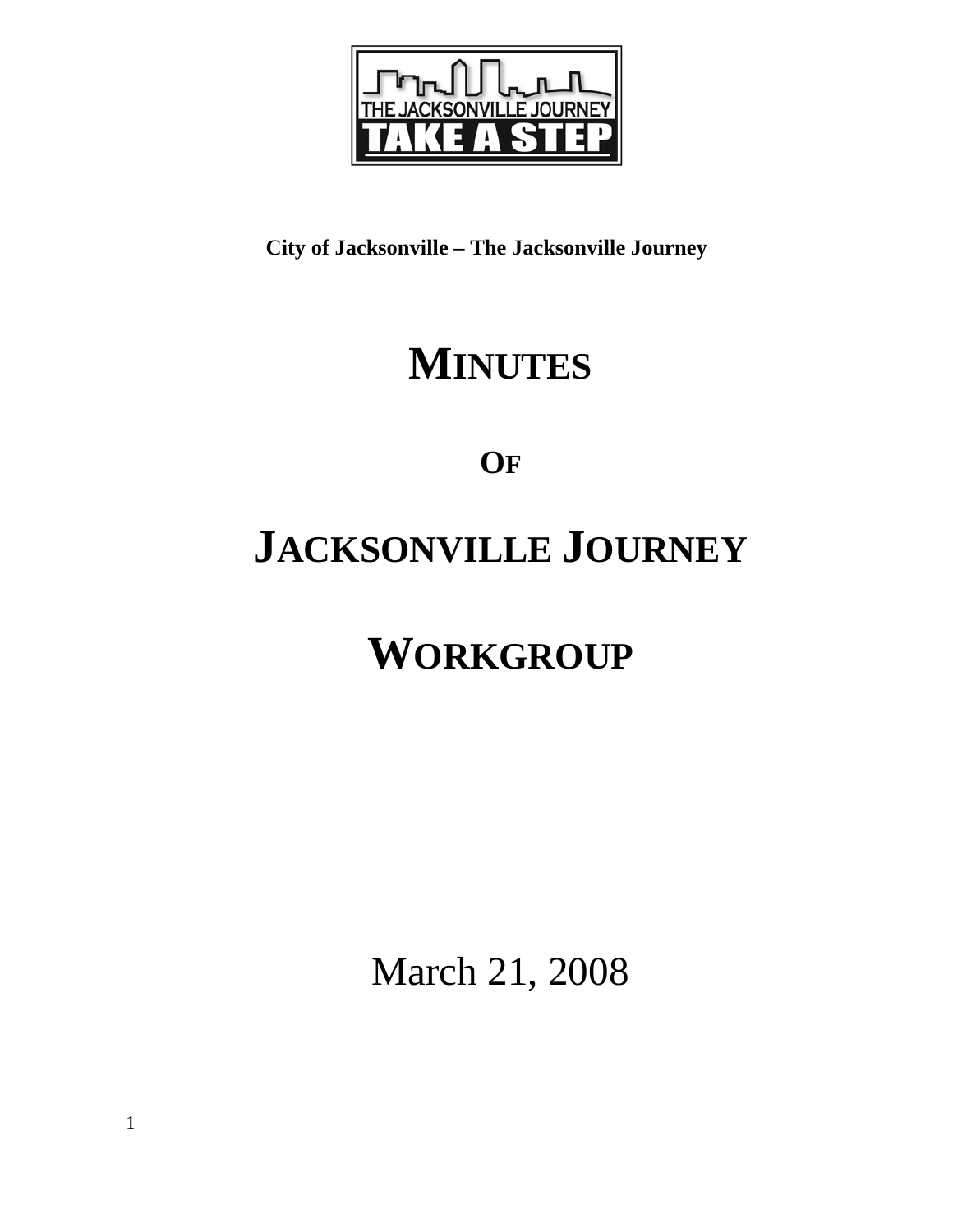# **The Jacksonville Journey**

# **Workgroup**

## **March 21, 2008**

### **10:00 a.m.**

**PROCEEDINGS before the Jacksonville Journey – Sub-Committee Workgroup taken on Friday, March 21, 2008, Edward Ball Building, 8th Floor, Room 850 – 214 N. Hogan Street, Jacksonville, Duval County, Florida commencing at approximately 10:05 a.m.**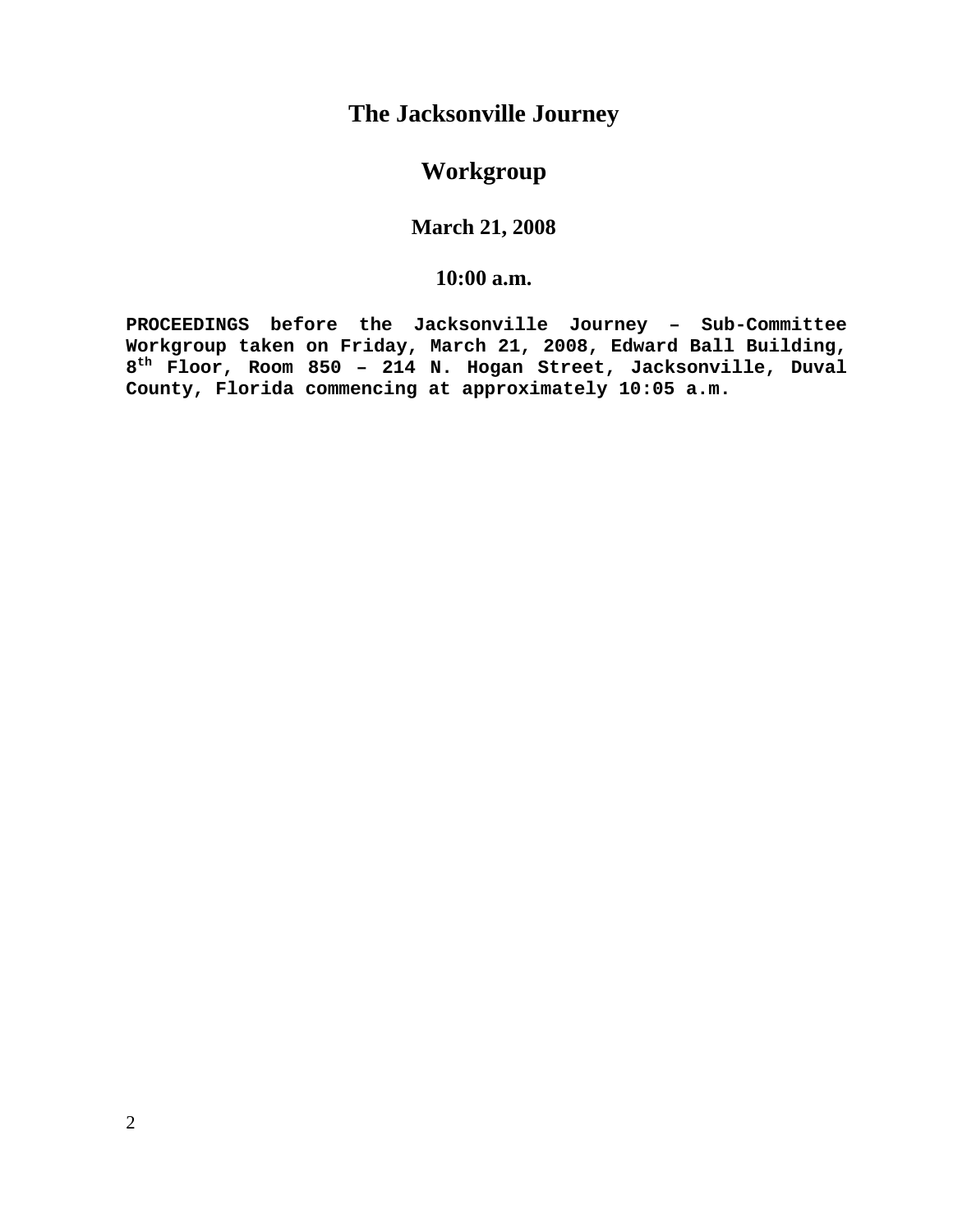## **APPEARANCES**

### **COMMITTEE CHAIRS & MEMBERS:**

Tony Boselli, Member W.C. Gentry, Member Will Ketchum, Member Audrey Moran, Member Paul Perez, Member

### **STAFF:**

Kandi Begue Kristen Beach Anna Bradley Renee Brust Rachel Davis Kerri Stewart Ginny Walthour Susie Wiles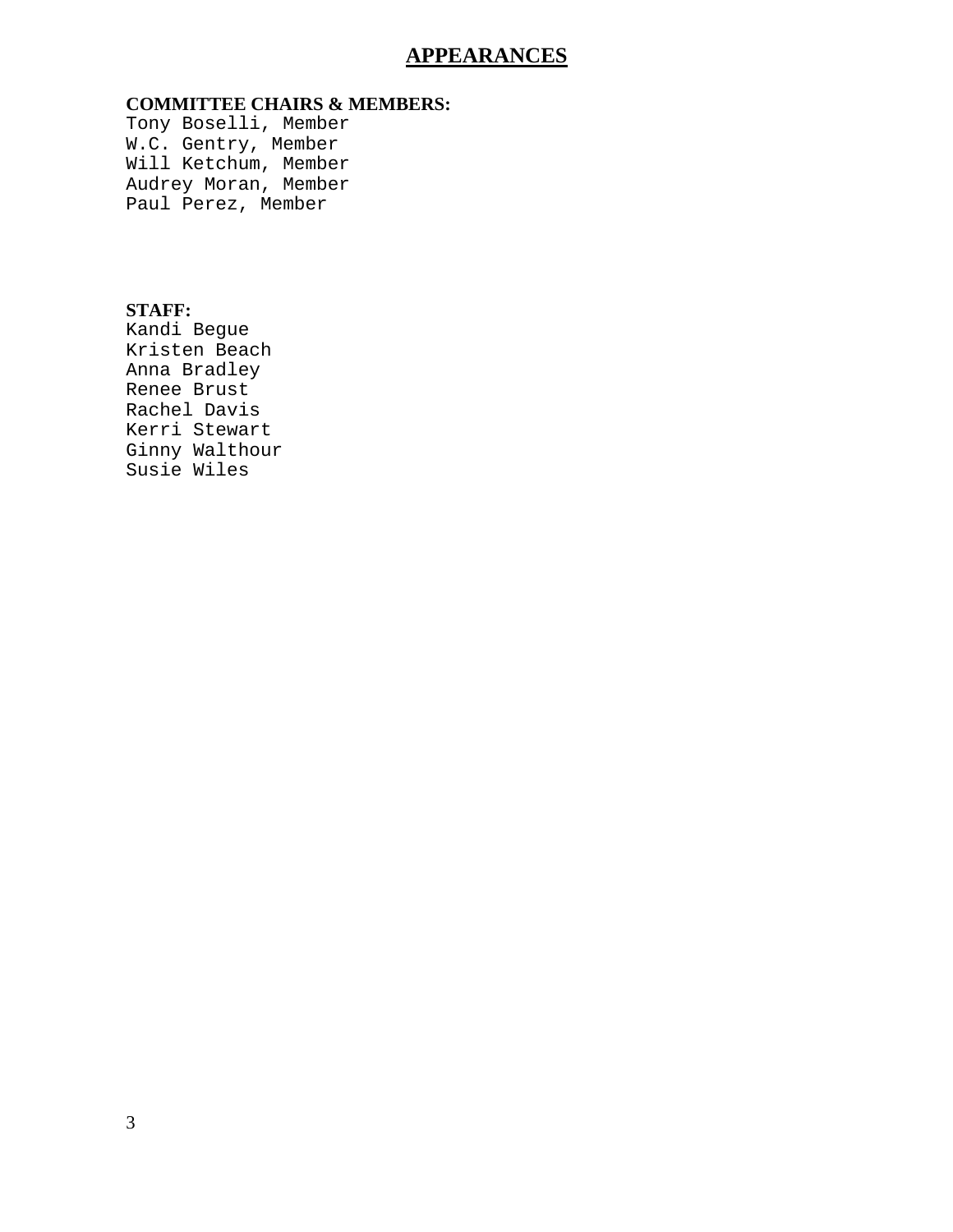#### **PROCEEDINGS**

March 21, 2008

Jacksonville Journey Sub-Committee Workgroup 10:00 a.m. **Call to Order and Comments.** Ms. Wiles called the meeting to order at approximately 10:05 a.m.

#### **1. Purpose of Meeting.**

Discuss any duplication of recommendations that the various subcommittees of The Jacksonville Journey would be bringing forward to the Steering Committee.

Ms. Moran, Chair of the Positive Youth Committee, asked for more time for her committee to gather information and to make recommendations to the Steering Committee. A new timeline for the Steering Committee was proposed that would move both the Positive Youth Committee and Law Enforcement Committee to make their recommendations to the Steering Committee on April 10<sup>th</sup>. The Funding Committee would still have their workshop on April  $14^{th}$ . All information from Funding would be sent to the Steering Committee members, prior to their meeting on April  $24<sup>th</sup>$ , so they would have time for review. The April  $24<sup>th</sup>$  Steering Committee meeting would be a question & answer period and a new Steering Committee clean-up meeting would tentatively be added on April 30<sup>th</sup> for final recommendations.

Ms. Wiles conveyed that Chair Holzendorf has asked each of the committees to list their recommendations in rank order and to put a notation by each recommendation on the immediacy of its implementation. Ms. Wiles reminded the group that there will be two community meetings on May 15<sup>th</sup> and May 29<sup>th</sup>. It was recommended that at least two more community meetings be held around the city. The community wants to talk and make sure their issues are being addressed. The PR committee can help make the public aware of these town hall meetings.

In discussing the proposed recommendations made by the Positive Youth and Education committees in terms of after school

4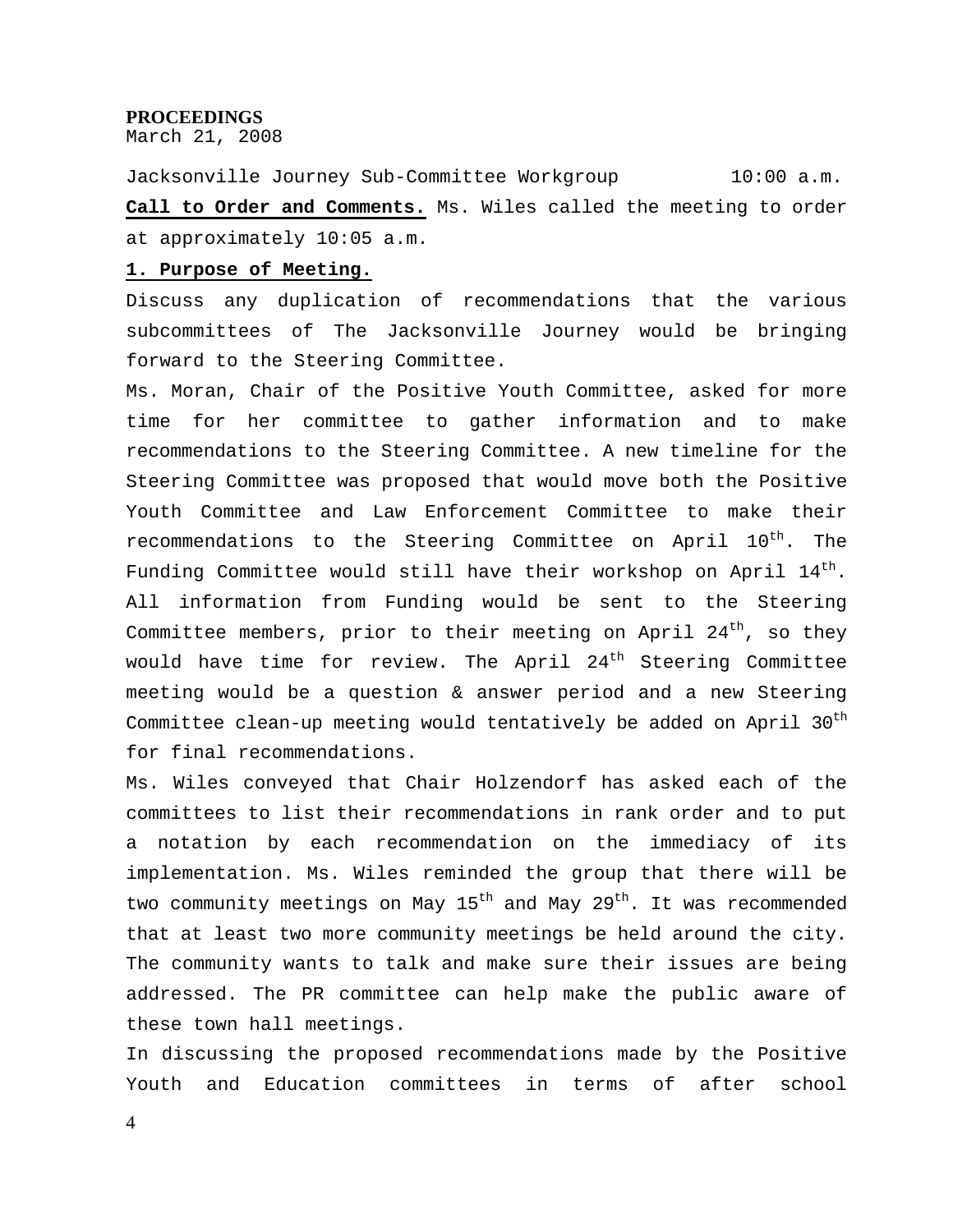activities, it was noted that both committees need to prioritize their programs first around the Zone 1 area as that area has the most need. If applicable to their programs or recommendations, all committees should look to first concentrate their programs on the most needed area – Zone 1. Certainly if the issue is a city-wide issue then that is what the recommendation would be. The key is to prioritize the area to make the most impact. Neighborhoods Committee might pick the top five hot spots to work on first and then present timeline for other programs to begin – a 3 to 5 year plan. This will help the committees to have more commonality in ways to present to the community, funding group and City Council. At the end of this Journey, a whole package of recommendations and initiatives will be put together to sell to the community and obtain ways to fund it. The Mayor will present at the town hall meetings. It was recommended that these town hall gatherings be called workshops instead of meetings so people feel comfortable sharing their ideas. A recommendation was made to consider a special children's tax since so many of the programs focus on youth. The committee could look at other communities that have done this.

A question was asked in how the PR components would be presented in the budget. Ms. Wiles said as of now the PR plans would be placed as a separate line item in the budget for the Funding Committee to consider as not to drive up the other recommendation funding requests too much. Some committee chairs asked if they could include the PR request in their recommendations as it is such a key component to their action item. Ms. Wiles said she would give more consideration to this idea and report back.

W.C. Gentry, Will Ketchum, Ginny Walthour, Renee Brust and Rachel Davis then spoke together on the PR plans for the Education Committee. Mr. Gentry commented that the Education Committee did not proceed with the co-teaching and career academies recommendations so the PR plans were not necessary at this point. He would like PR to work on a plan to get more parents to register for the pre-K voluntary program. The more kids you have in pre-K,

5